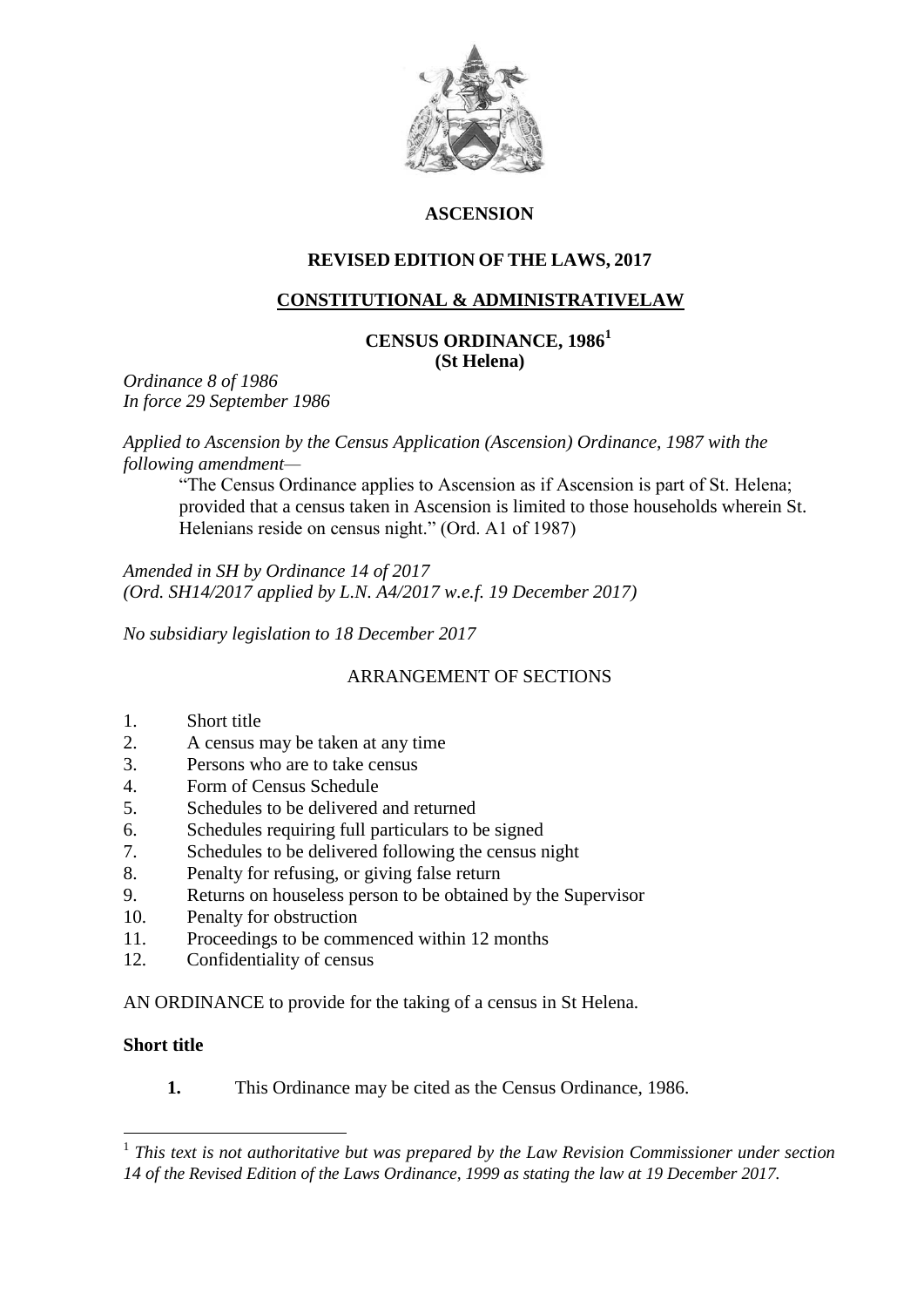#### **A census may be taken at any time**

**2. (1)** The Governor may at any time appoint a night for the taking of a census of the inhabitants of St Helena, to be styled "the census night".

**(2)** Notice of the night appointed for the taking of a census must be published in the *Gazette* at least 15 days before the census night.

### **Persons who are to take census**

**3. (1)** The Governor must appoint a person (to be known as the **"Census Supervisor"**) to supervise the taking of any census under section 2.

**(2)** The Census Supervisor, with the approval of the Governor as to numbers, may appoint such number of persons (to be known as **"enumerators"**) to assist the Census Supervisor, as may be necessary for the proper conduct of the Census in accordance with this Ordinance.

**(3)** The Census Supervisor may make arrangements to supply enumerators with official identification documents (**"Identity Cards"**) in a form the Census Supervisor, with the concurrence of the Governor, approves.

### **Form of Census Schedule**

**4. (1)** The Governor in Council must approve the form or forms to be used in the taking of the census.

**(2)** In this Ordinance, the expression **"Census Schedule"** means, in respect of any census, the form or forms approved under subsection (1).

### **Schedules to be delivered and returned**

**5. (1)** Not less than 12 hours before the census night the Census Supervisor must cause to be supplied to every occupier of a house or tenement, and to the master of any vessel or ship then in the harbour, one or more Census Schedules.

**(2)** The Census Supervisor must arrange for the Census Schedules supplied under subsection (1) to be collected, as soon as is practicable after the census night, and in no case later than 7 days after the census night.

### **Schedules requiring full particulars to be signed**

**6.** The occupier of every house or tenement, and the master of any vessel or ship in harbour, must fill up or cause to be filled up, and sign, a Census Schedule giving the full particulars required in it to the best of his or her knowledge and belief.

### **Schedules to be delivered following the census night**

**7.** An enumerator must within the time prescribed by section  $5(2)$  —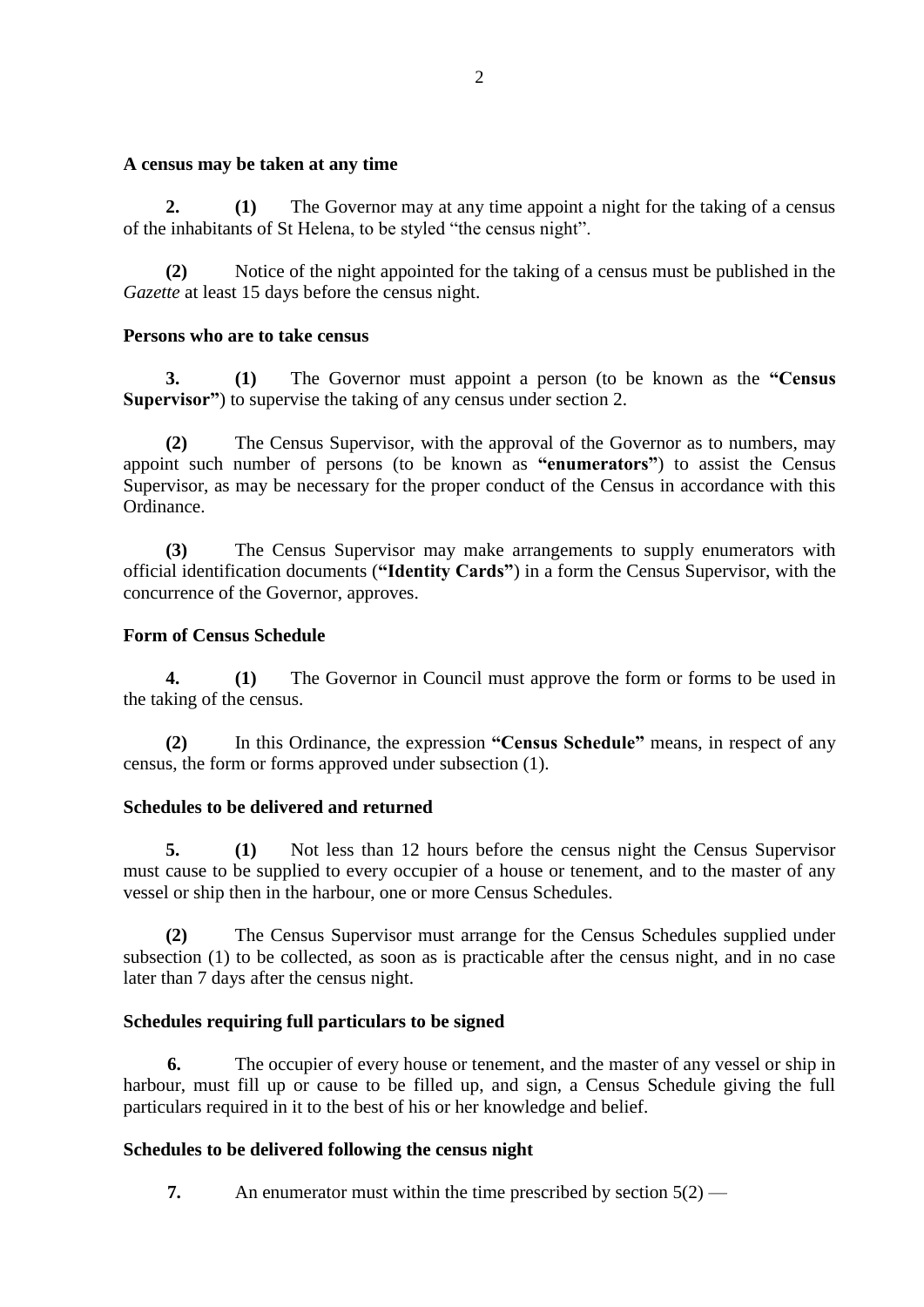- *(a)* visit every house or tenement and every ship or vessel;
- *(b)* collect all Census Schedules left to be filled up; and
- *(c)* complete or cause to be completed all schedules which appear to be defective.

# **Penalty for refusing, or giving false return**

**8.** It is an offence for a person when required under section 6 to complete a Census Schedule—

- *(a)* wilfully to refuse or without lawful excuse to neglect to fill up the schedule to the best of his or her knowledge and belief or to sign and deliver it when required;
- *(b)* wilfully to make any false return of any matter specified in the schedule;
- *(c)* to refuse to give any information in reference to the schedule when asked by the Census Supervisor or an enumerator.

Penalty: A fine of £100 or imprisonment for 3 months, or both.

# **Returns on houseless person to be obtained by the Supervisor**

**9.** The Census Supervisor must take reasonable steps to obtain, by such means as appear best adapted for the purpose, returns of—

- *(a)* all houseless persons; and
- *(b)* persons who during the census night were travelling or on the sea, or who for any other cause were not abiding in any house on the census night.

# **Penalty for obstruction**

**10.** A person who wilfully obstructs the carrying out of the provisions of this Ordinance or of any order made under it commits an offence. Penalty: A fine of £100 or imprisonment for 3 months, or both.

### **Proceedings to be commenced within 12 months**

**11.** Criminal proceedings in respect of an offence against this Ordinance must be commenced within 12 calendar months after the offence was committed.

# **Confidentiality of census**

**12. (1)** Information collected under this Ordinance must to be used for statistical purposes only, and, except for the purposes of a prosecution under this Ordinance—

- *(a)* no individual completed Census Schedule or part of a schedule or any copy of such a schedule or part, made for the purposes of this Ordinance;
- *(b)* no answer given to any question put for the purposes of this Ordinance;
- *(c)* no report, abstract or document containing particulars contained in any such return or answer and so arranged as to render possible the identification of such particulars with any person, business or undertaking,

may be published, admitted in evidence, or shown to any person not employed in the performance of any functions under this Ordinance unless consent in writing has been obtained from the person supplying the information.

**(2)** It is an offence for any Census Supervisor, enumerator, or other person employed in the performance of any function in connection with a census under this